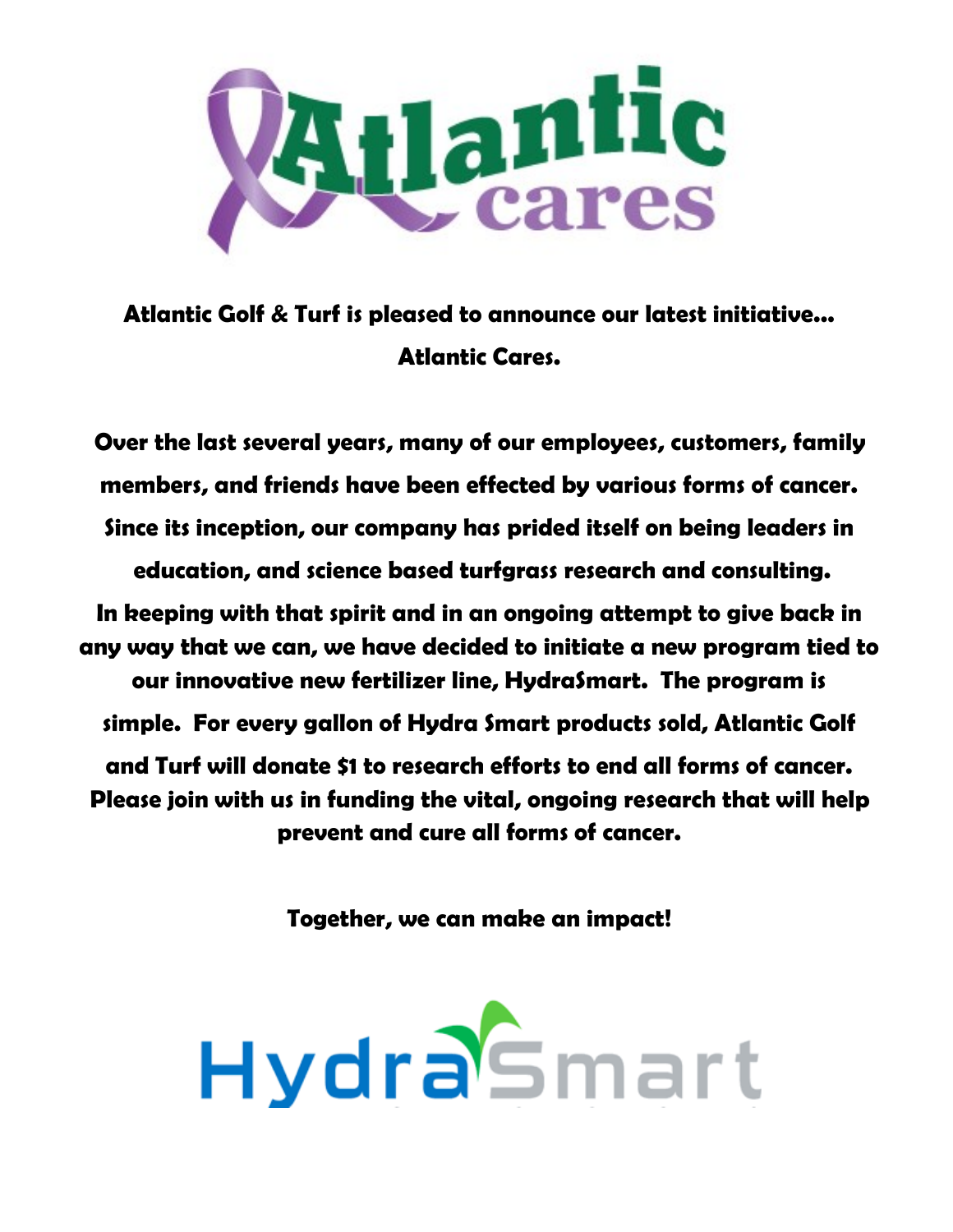

**HydraSmart Nitrogen is a low salt, polymer-based source that provides rapid, yet sustained feeding through both the root and the leaf tissue. Acetate and glucoheptonate technologies, along with our chelation process help to promote the plant-soil microbe relationship and improve efficiency of nutrient uptake.** 



## **Hydra-Fuse 18-0-6**

*Rate 3.0-8.0 oz/1,000*

Core N product with phosphite. 50% Triazone N for tremendous color and a predictable growth curve. Low salt, No nitrates, No chlorides.

### **Hydra-Fe 12-0-0**

**6% Fe, 2% Mn, .25% Mg** *Rate 2.0-8.0 oz/1,000* Rapid color response and enhanced photosynthesis for outstanding color.

### **Hydra-Kace 0-0-29**

*Rate 1.5-3.0 oz/1,000*

Highest foliar absorption potassium input on the market. Improves rooting, drought, and cold tolerance.

# **Hydra-Phite Plus 0-0-28**

*Rate 3.0-4.0 oz/1,000*



Highly concentrated potassium phosphite. Turf quality is enhanced and becomes resistant to plant stress and diseases.

### **Hydra-Boost 3-10-15**



#### **w/ Potassium Phosphite** *Rate 1.5-3.0 oz/1,000*

recovery and root growth.

Hydra-Boost is a maintenance / starter potassium phosphite combined with polyphosphate. Hydra-Boost is designed to enhance turf energy,



### **SAR Hydra-CAL 4-0-0**



**6% Ca, 1% Mg, .02% B** *Rate 1.5-3.0 oz/1,000* Multi-blend of acetate and glucoheptonate, chelated calcium enhances cell walls.

### **Hydra-Mn Combo**

**4% Mn, 3% Fe, 1% Mg** *Rate 1.5-3.0 oz/1,000* Designed with complexed organic acids to deliver improved and lasting tissue color.

### **Hydra-Fuse 12% Si**

*Rate 2.5-3.5 oz/1,000*

**SAR**

Silica deposits in the cuticle provide physical resistance to stress. Reduces ball marks and wear while improving quality of cut.

### **Hydra-Minors**



*Rate 1.0-3.0 oz/1,000*

Hydra-Minors is a supplemental micronutrient package designed for foliar and soil applications for turf and ornamentals. Silica is added to enhance Stress resistance and plant vigor.



**Desert Plant Extracts** 

**SAR = SAR Elicitors (Systemic Acquired Resistance)**